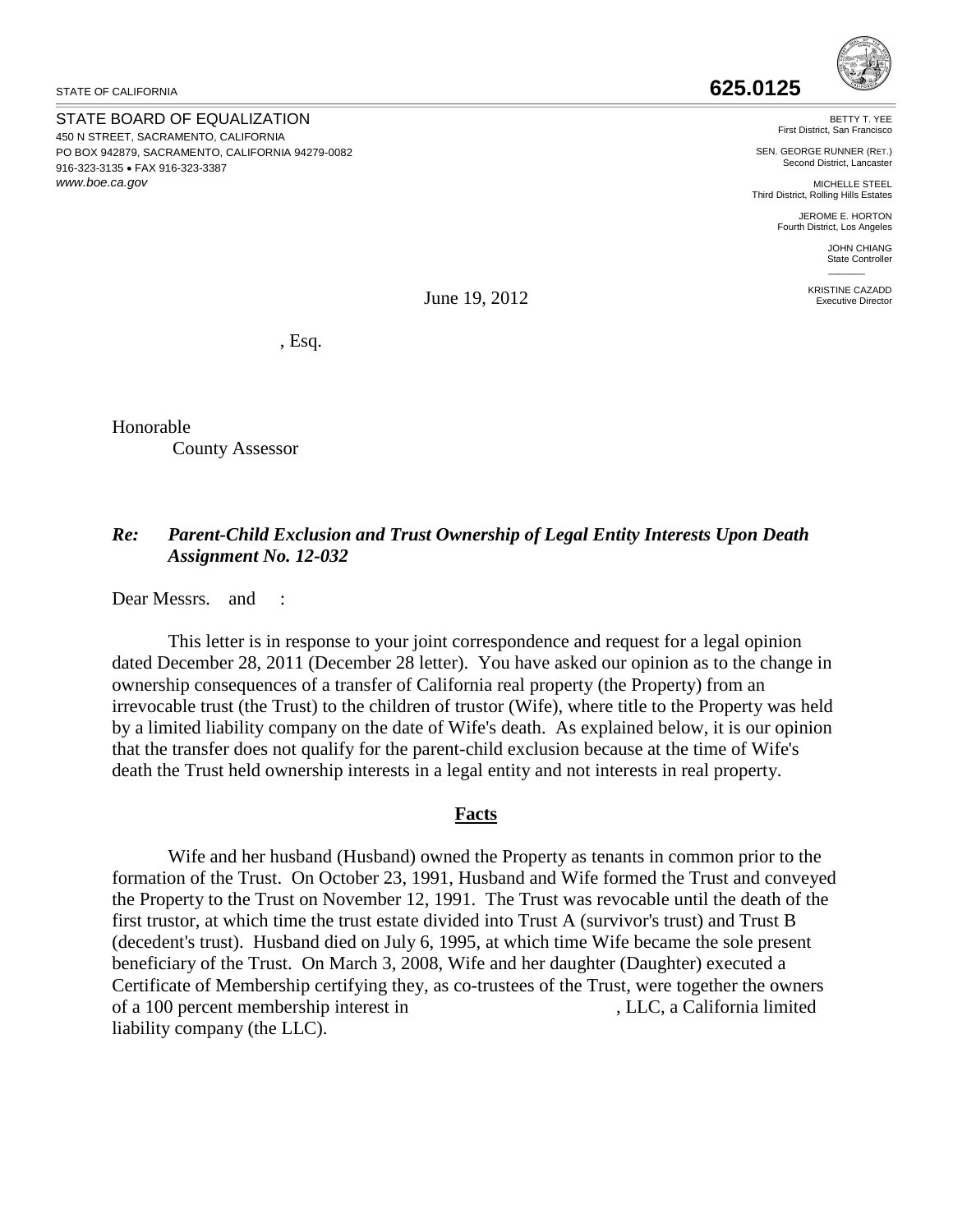Operating Agreement of the LLC dated January 14, 2008 (the Operating Agreement) provides, in On April 2, 2008, the co-trustees transferred the Property to the LLC. Section 7.1 of the relevant part:

7.1 Dissolution Event. Upon the occurrence of the death, withdrawal, resignation, retirement, insanity, bankruptcy or dissolution of any Member ("Dissolution Event"), the Company shall dissolve unless all of the remaining Members ("Remaining Members") consent within ninety days of the Dissolution Event to the continuation of the business of the Company.<sup>[1](#page-1-0)</sup>

were to be distributed in equal shares to Husband's and Wife's five children.<sup>[2](#page-1-1)</sup> We are told that Wife died on December 20, 2009. Trust A merged with Trust B and the Trust assets the LLC was formally dissolved on December 14, 2011, and title to the Property was conveyed back to the Trust at that time. Our review of the Secretary of State's website shows the LLC's status as "canceled".

## **Law and Analysis**

 Article XIII A, section 2 of the California Constitution requires the reassessment of real property upon a "change in ownership," unless an exclusion from change in ownership applies. the beneficial use thereof, the value of which is substantially equivalent to the value of the fee A "change in ownership" is defined as a transfer of a present interest in real property, including interest. (Rev. & Tax. Code, § 60.) Revenue and Taxation Code<sup>3</sup> section 63.1, which implements the parent-child and grandparent-grandchild exclusions, excludes from change in ownership the transfer between parents and children of any number of principal residences and the first \$1 million of full cash value of other real property. (Rev. & Tax. Code, § 63.1, subds. (a)(1) and (2).) "Real property" does not include any interest in a legal entity. (Rev.  $\&$ Tax. Code, § 63.1, subd. (c)(8).)

 as "looking through a trust." Under this principle, the owner of the present beneficial interest in It is well established that trusts are not considered separate entities for California property tax change in ownership purposes, and therefore we determine who has the present beneficial ownership interest in the trust corpus by disregarding the trustee's legal title. This is referred to the trust corpus is the trustor under a revocable trust and the present beneficiary under an irrevocable trust. (Rev. & Tax. Code, § 62, subd. (d); Property Tax Rule [4](#page-1-3)62.160, subd. (b)(2)<sup>4</sup>; *Reilly v. City and County of San Francisco* (2006) 142 Cal.App.4th 480.)

 Code, § 62, subd. (d); Property Tax Rule 462.160, subd. (b)(2).) However, a change in ownership of real property does occur at the time that a revocable trust becomes irrevocable Consistent with this principle, a change in ownership does not occur when a trustor transfers real property or an ownership interest in a legal entity to a trust that is revocable by the trustor because the trustor is still considered the owner of the transferred interests. (Rev. & Tax.

 $\overline{a}$ 

<span id="page-1-0"></span><sup>&</sup>lt;sup>1</sup> See page six of the Operating Agreement. (Note that we were provided only with page six of the Operating Agreement containing the language of Section 7.1.)<br> $2$  See Trust document, pp. 18-19.

<span id="page-1-2"></span><span id="page-1-1"></span>

 $3$  All section references are to the Revenue and Taxation Code unless otherwise specified.

<span id="page-1-3"></span><sup>4</sup> Cal. Code Regs., tit. 18, § 462.160, subd. (b)(2). All subsequent references to Rules are to sections of title 18 of the California Code of Regulations.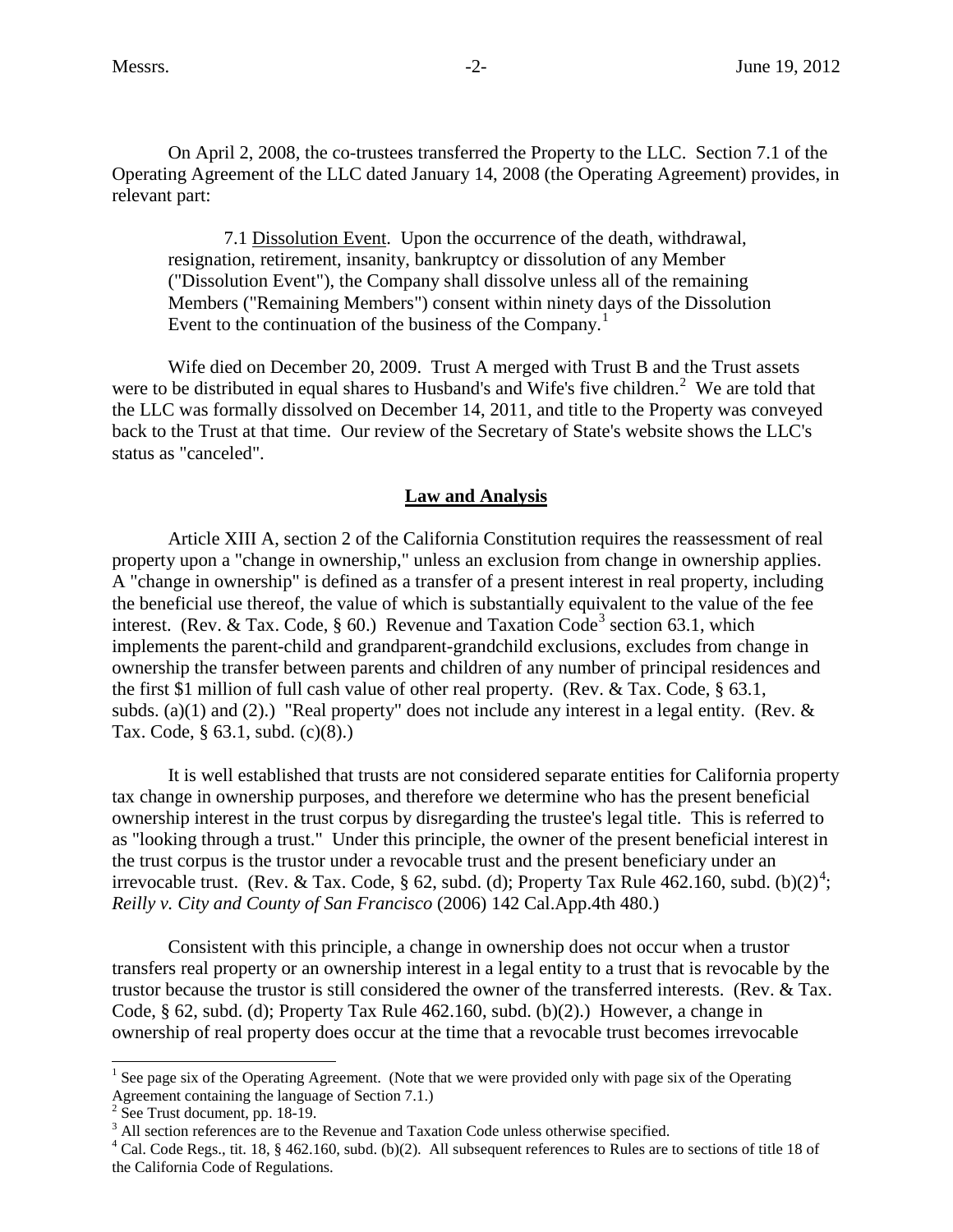$§ 61$ , subd. (h); Rule 462.160, subds. (b)(1) and (b)(2), and Example 3.) In addition, the transfer unless the trustor is the present beneficiary of the trust, or the transfer from the trustor to the present beneficiary would otherwise be excluded from change in ownership. (Rev. & Tax. Code, of an ownership interest in a legal entity holding an interest in real property into a trust in which the trustor-transferor is the sole present beneficiary is not a change in ownership. (Rule 462.160, subd.  $(b)(1)(C)$ .)

Section 61, subdivision (j) provides that, as a general rule, the transfer of any interest in property interest transferred. real property to or from a legal entity is a change in ownership and results in reappraisal of the

 interests of the transferors and transferees in each and every piece of real property transferred Section 62, subdivision (a)(2) provides an exclusion from change in ownership under section 61, subdivision (j), for proportional ownership interest transfers of real property between a legal entity and an individual. To qualify for the exclusion, such transfers must result solely in a change in the method of holding title to the real property, and the proportional ownership must remain exactly the same both before and after the transfer. (Rev. & Tax. Code, § 62, subd. (a)(2); Rule 462.180, subd. (b)(2).)

 constitute a transfer of the real property owned by the legal entity. One exception to this rule is entity interests immediately after the excluded transfer become "original co-owners" for purposes ownership under section 62, subdivision (a)(2) occurs. Section 64, subdivision (a) provides the general rule that the transfer of ownership interests in a legal entity, such as limited liability company membership interests, does not found in section 64, subdivision (d), which provides that when a transfer of real property is excluded from change in ownership under section 62, subdivision (a)(2), the holders of the legal of determining the change in ownership consequences of any subsequent transfers of those legal entity interests. Then, section 64, subdivision (d) provides that when ownership interests representing cumulatively more than 50 percent of the total interests in the legal entity are transferred by any of the original co-owners in one or more transactions, a change in ownership of that real property owned by the legal entity that was previously excluded from change in

Rule 462.260, subdivision (d) provides that the date of change in ownership of property held in a revocable trust is the date the trust becomes irrevocable. This same rule applies whether the property held in the trust is real property or ownership interests of a legal entity that held real property. Example 1 in Rule 462.260 states, "A creates an inter vivos revocable trust that becomes irrevocable upon A's death. The date of change in ownership is the date of A's death."

 transferred title to the Property to the LLC. Because Wife was the sole present beneficiary of the Trust at that time, this transfer was a transfer between an individual and a legal entity and (a)(2), there was no change in ownership as a result of the transfer of the Property to the LLC. As stated above, on April 2, 2008, Wife and Daughter, as co-trustees of the Trust, resulted in a change in ownership under section 61, subdivision (j). However, this transfer was excluded from change in ownership under section 62, subdivision (a)(2) because the Trust continued to have the same present beneficiary, Wife. That is, both before and after the transfer, Wife held a 100 percent ownership interest in the Property, whether she owned that beneficial interest as the sole present beneficiary of the Trust or as the sole present beneficiary of the Trust which owned 100 percent of the LLC membership interests. Thus, under section 62, subdivision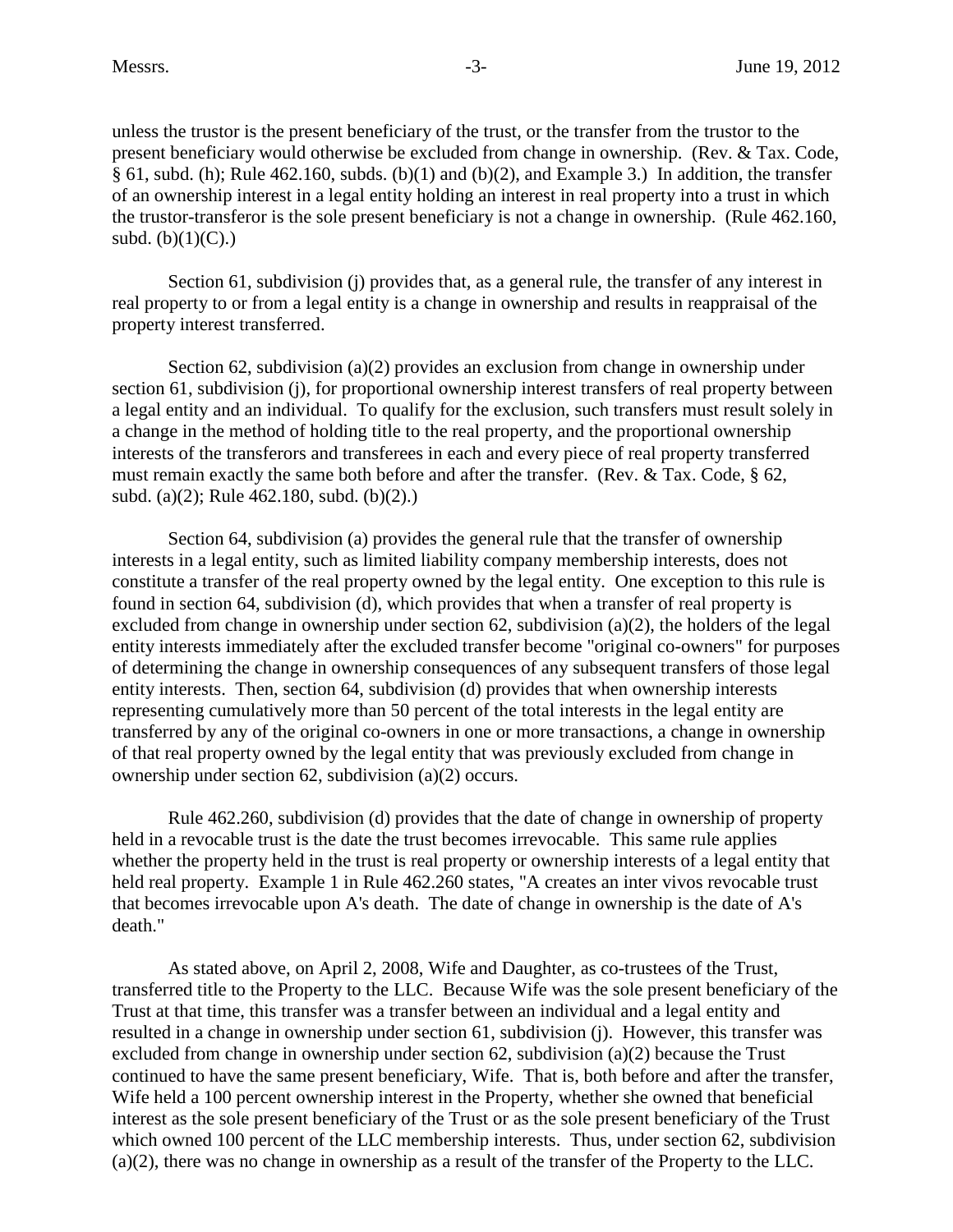$\overline{a}$ 

However, as a result of the application of the exclusion from change in ownership under section 62, subdivision (a)(2), Wife, as sole beneficiary of the Trust, became an original coowner with respect to the LLC membership interests under section 64, subdivision (d).

On December 20, 2009, Wife died and her children immediately became the present beneficiaries of the Trust. Under Rule 462.260, the date of change in ownership is the date of death. The beneficiaries claim the parent-child exclusion under 63.1 applies to this change in ownership. Because the parent-child exclusion applies only to transfers of real property and does not apply to transfers of legal entity interests, the issue here is whether the Trust owned real property interests or LLC membership interests at the time of Wife's death.

"Member" of the LLC. $5$  In California, the identity of a limited liability company's members is a determining the members of a limited liability company for general corporate law purposes. and (ae).) We know of no authority for "looking through the trust" to the trust's present *beneficiary* as the owner of the legal entity interests for purposes of the Corporations Code.<sup>6</sup> Therefore, in this case, the Trust was the sole member of the LLC at Wife's death. As a result, in our opinion, Wife's death did not trigger a *dissolution* of the LLC under Section 7.1 of the Mr. Rubens states that the LLC's Operating Agreement provides that the company shall dissolve on Wife's death, referencing page six of the Operating Agreement. (December 28 letter, p. 2.) He argues that since the LLC dissolved immediately at Wife's death, the Trust held real property and not legal entity interests at the time of distribution of the Property. First, we disagree that Wife's death caused the LLC to dissolve because, in our opinion, Wife was not a matter governed by the provisions of the Corporations Code and its operating agreement. The principles set forth above that govern the determination of the owner of real property and legal entity interests for property tax change in ownership purposes are not applicable when Although we "look through a trust" to determine the present beneficial ownership of real property for property tax change in ownership purposes, we do *not* "look through a trust" to identify the members of a limited liability company for general corporate law purposes. Instead, when a trust (through its trustee) holds legal title to legal entity ownership interests such as corporate stock, partnership interests, or limited liability company membership interests, we treat the *trust itself* as the shareholder, partner, or limited liability company member for general corporate law purposes. (See, e.g., Prob. Code, § 16220 et seq.; Corp. Code, §§ 605, subds. (a)(2), (a)(3); Corp. Code §§ [15903.01,](https://15903.01) [15904.01,](https://15904.01) 16101, subd. (13); 17001, subds. (x) Operating Agreement. For that reason, in our opinion the Trust clearly held the LLC interests upon Wife's death.

 However, *even if* the LLC were to have dissolved upon Wife's death our answer is the same. In California, a limited liability company's membership, dissolution, winding up, even after a dissolution are all matters governed by the provisions of the Corporations Code and continuing existence for winding up purposes, cancellation, and ability to continue in existence not by the property tax laws. Some of these matters may be addressed in the company's articles

<span id="page-3-0"></span> not aware of how the term "Member" is defined, and whether it expressly includes Wife. We assume, however, that <sup>5</sup> Section 7.1 of the Operating Agreement, on page six and set forth fully above, provides the LLC shall dissolve upon the death of a "Member". Because we have not been provided with the entire Operating Agreement, we are "Member" is defined as referring to an *actual member* of the LLC as determined under California law and does not expressly include Wife in the definition.

<span id="page-3-1"></span> purposes, however property tax change in ownership issues were not under consideration in that case. (See *Presta v.*  <sup>6</sup> We note that one recent court case concluded that a trustee was the owner of legal entity interests for corporate law *Tepper* (2009) 179 Cal.App.4th 909.)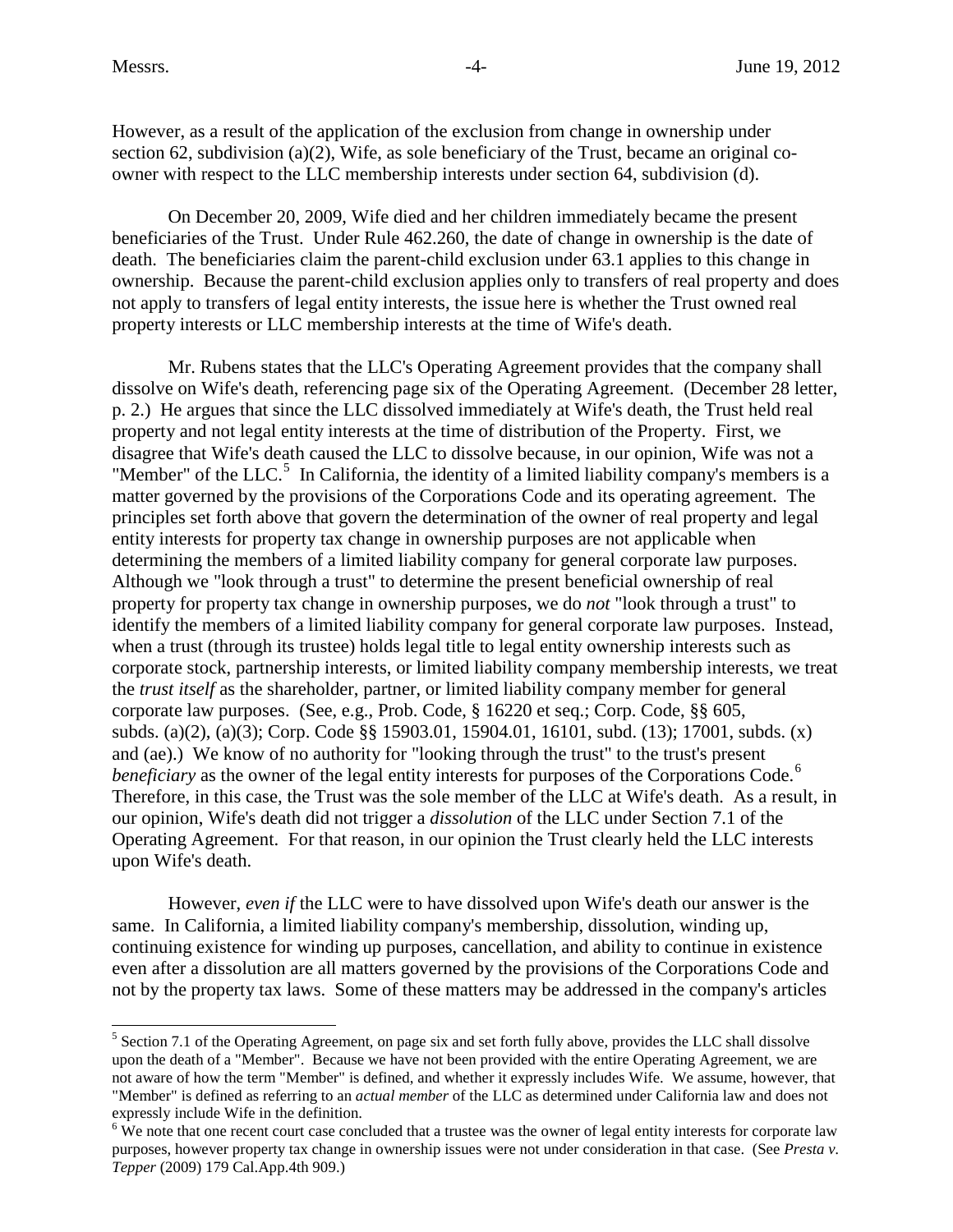of organization or in its operating agreement, while others are expressly governed by the Corporations Code.

Events triggering the dissolution of a limited liability company are clearly stated in Corporations Code section 17350. This section states that a limited liability company shall be dissolved and its affairs shall be wound up upon the happening of the first of several events, one of which is at the time specified in its operating agreement.

 dissolution of a limited liability company, the members may wind up the company's affairs and the process of winding up have been paid or adequately provided for, the remaining assets must be distributed among the members according to their respective rights and preferences as set Corporations Code section 17352, subdivision (a) provides that in the event of a must give written notice of the commencement of the winding up by mail to all known creditors and claimants whose addresses appear on the company's records. Under Corporations Code section 17353, subdivision (a), except as otherwise provided in the company's articles or operating agreement, after determining that all of the company's known debts and liabilities in forth in that subdivision.

Corporations Code section 17354 addresses the existence of a limited liability company after dissolution and during the winding up period. It provides that:

- (a) *A limited liability company that is dissolved nevertheless continues to exist for*  liability company shall not continue business except so far as necessary for the *the purpose of winding up its affairs*, prosecuting and defending actions by or against it in order to collect and discharge obligations, *disposing of and conveying its property*, and collecting and dividing its assets. A limited winding up thereof. (Emphasis added.)
- (b) No action or proceeding to which a limited liability company is a party abates by the dissolution of the limited liability company or by reason of proceedings for the winding up and dissolution thereof.
- (c) Any assets inadvertently or otherwise omitted from the winding up continue in the dissolved limited liability company for the benefit of the persons entitled thereto upon dissolution and on realization shall be distributed accordingly.

company, the managers must file a certificate of cancellation of the articles of organization. company, the managers must file a certificate of cancellation of the articles of organization. (Corp. Code, § 17356, subd. (b)(1).) Notwithstanding that a certificate of dissolution has been Corporations Code section 17356, subdivision (a)(1) provides that, upon the dissolution of a limited liability company, the managers must file with the Secretary of State a certificate of dissolution. Upon the completion of the winding up of the affairs of the limited liability filed, a majority in interest of the members can vote to continue operation of a limited liability company after the event that triggered a dissolution, thereby nullifying the dissolution, by filing a certificate of continuation, under certain circumstances. (Corp. Code, § 17357.)

 Therefore, even though an event may have *triggered dissolution* of a limited liability step in a process that may or may not lead to the end of the company's separate legal existence. company, the Corporations Code clearly sets up a scheme where the dissolution is but the first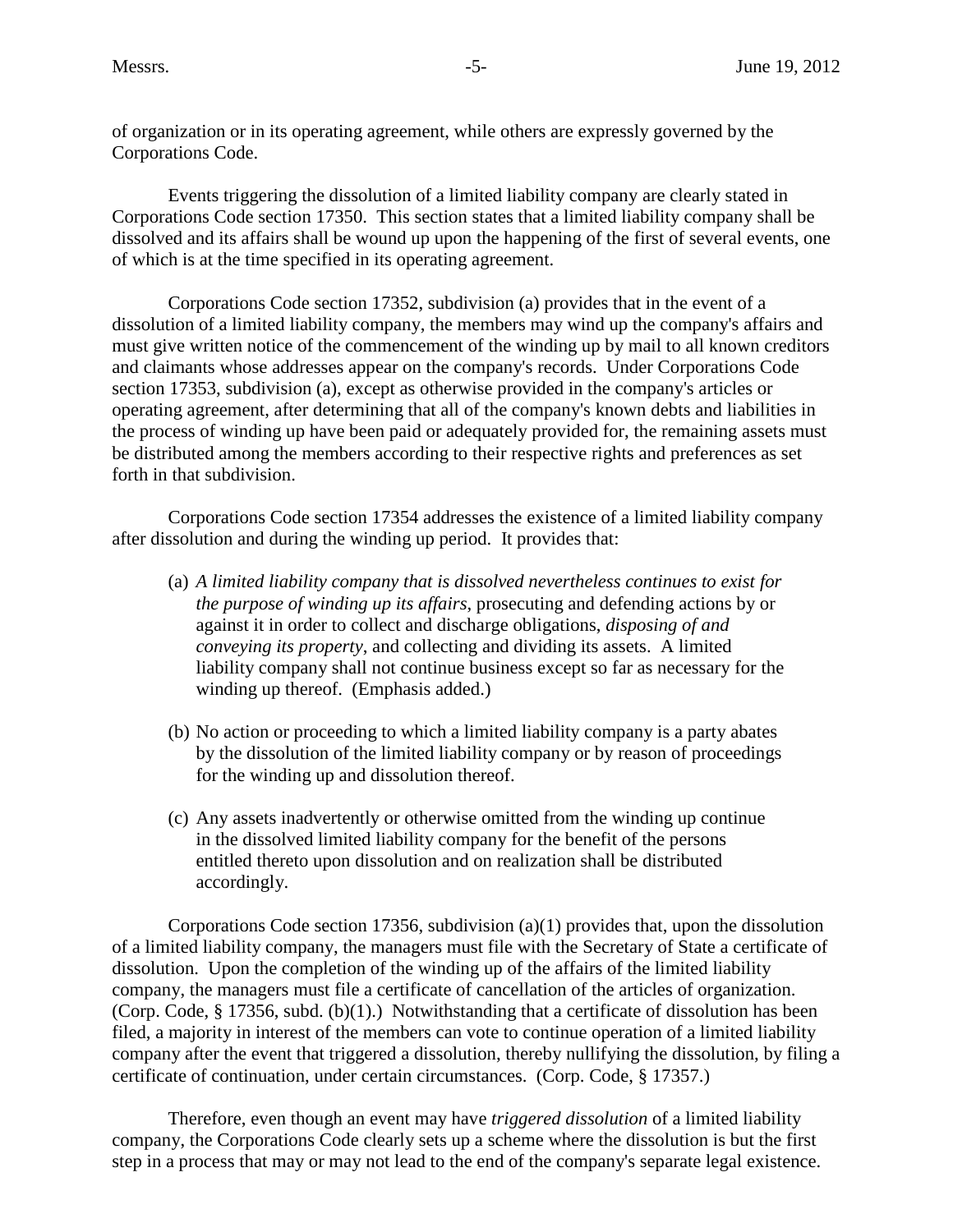$\overline{a}$ 

Corporations Code section 17354 unequivocally states that the company *continues in existence*  after dissolution for purposes of winding up and disposing of and conveying its property. (See *Kwok v. Transnation Title Insurance Company* (2009) 170 Cal.App.4th 1562.) Corporations Code sections 17352 and 17353 detail how such winding up must be conducted and how, when and to whom its property may be conveyed. It is only after the winding up of the affairs of the company has been completed and the certificate of cancellation has been filed with the Secretary of State that a limited liability company ceases to exist as a separate legal entity.<sup>[7](#page-5-0)</sup>

 the date of Wife's death and throughout its winding up period until, presumably, the filing of a change in ownership purposes. For change in ownership purposes, if the trust owns legal entity the legal entity interests and *not* the real property owned by the legal entity, transfer to the to the remainder beneficiaries that occurred for property tax purposes was of the LLC exclusion is unavailable. Therefore, at Wife's death, 100 percent of the original co-owner original co-owners. Therefore, the Property must be reassessed as of the date of Wife's death. required the filing of a change in ownership statement with the Board's Legal Entity Ownership Program in Sacramento since there was a change in ownership of the LLC under section 64, In this case, even if the LLC dissolved at Wife's death, the LLC continued to exist after certificate of cancellation of the articles of organization with the Secretary of State upon the *completion* of the winding up of the affairs of the LLC. (Corp. Code, §17356, subd. (c)). When a trust holds legal entity interests and that entity owns real property, the dissolution of the legal entity does not mean that the trust immediately obtains ownership of the entity's real property for interests at the date of death of the trustor, even if that death causes a dissolution of the entity, beneficiaries. Here, the LLC must actually transfer the real property to the Trust in liquidation and in accordance with the Corporations Code. As such, the transfer on the date of Wife's death membership interests held by the Trust, and not the Property. Because section 63.1, subdivision (c)(8) says that the parent-child exclusion does not apply to transfers of legal entity interests, that interests in the LLC transferred to the beneficiaries, resulting in a change in ownership of the Property under section 64, subdivision (d), because legal entity ownership interests representing cumulatively more than 50 percent of the total interests in the legal entity were transferred by the Furthermore, sections 480.2 and 482 in effect at the time of Wife's death in December 2009 subdivision  $(d)$ .<sup>8</sup>

 dissolves and winds up by operation of law on the same day – thereby distributing its property automatically to the trust estate before distribution to the beneficiaries – it is incorrect. Mr. cites Property Tax Annotation<sup>[9](#page-5-2)</sup> (Annotation) 625.0156 (May 16, 2007) as authority for the assertion that real property interests transferred to the children at Wife's death. In the backup letter to that annotation, which dealt with the dissolution of a general partnership the interests of which were held in trust, we stated that Corporations Code section 16801 governed the dissolution of general partnerships and provided that 90 days after the dissociation by death of a partner, the partnership dissolves "and its business is wound up," inferring that the winding up was automatically completed on the same day. Thus, we concluded that at the 90 day mark after death, the trust automatically became the owner of the real property previously owned by the partnership. To the extent that letter can be read to state that the partnership

<span id="page-5-0"></span><sup>&</sup>lt;sup>7</sup> For similar provisions on limited partnerships, see Corp. Code, §[§15908.01-15908.09](https://15908.01-15908.09), and for general partnerships, see Corp. Code, §§16100-16114.

<span id="page-5-2"></span>

<span id="page-5-1"></span> $\degree$  Information about filing requirements is available at [boe.ca.gov/proptaxes/leop.htm.](https://boe.ca.gov/proptaxes/leop.htm)<br> $\degree$  Property Tax Annotations are summaries of the conclusions reached in selected legal rulings of Board legal counsel published in the Board's Property Tax Law Guide and on the Board's website. See Cal. Code Regs., tit. 18, § 5700 for more information regarding annotations.